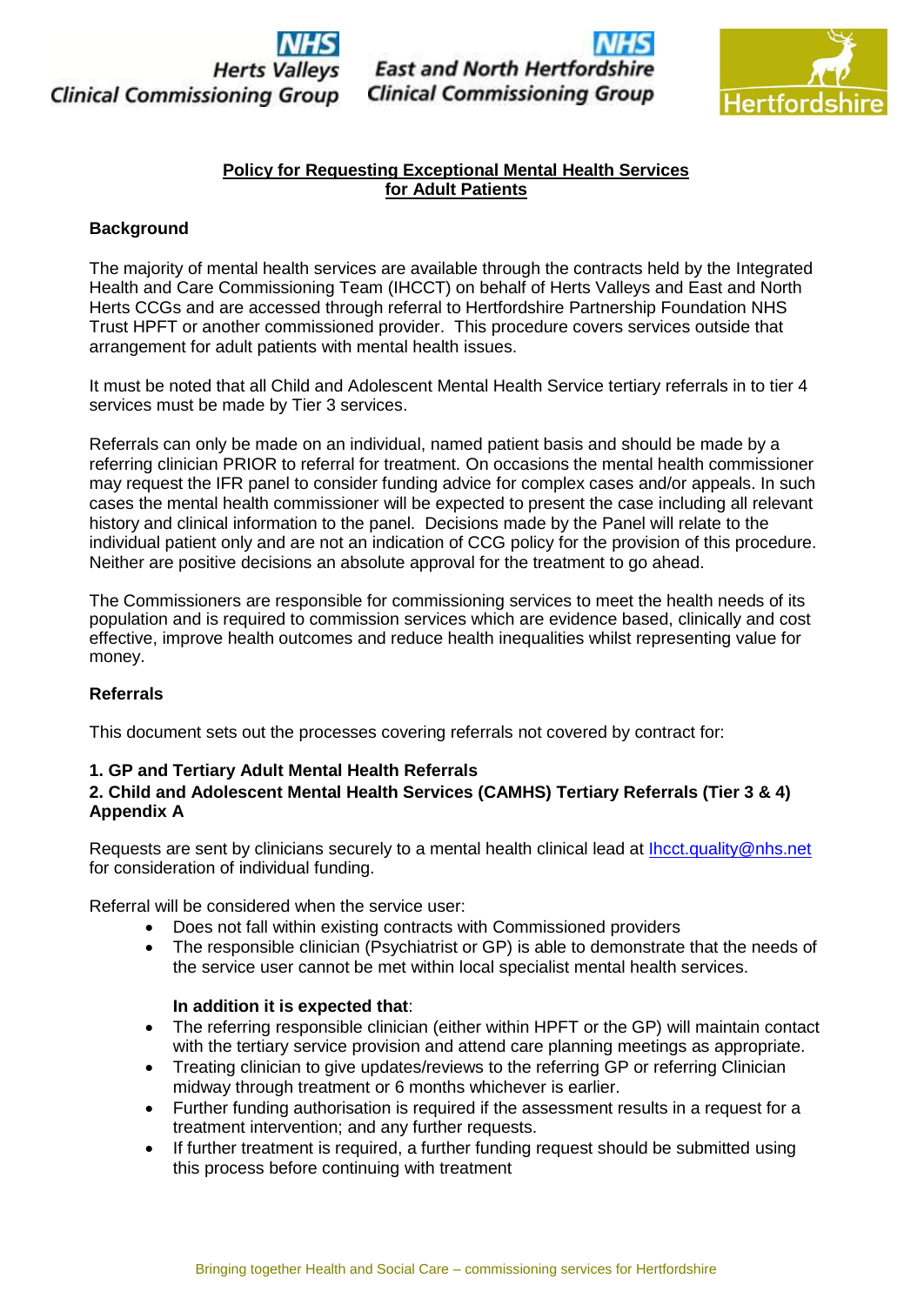# **Ongoing Treatment**

- There will be a need to demonstrate that local services remain unable to meet the needs of the service user locally.
- The referring Psychiatrist or GP will keep the Commissioners informed of progress on the treatment outcomes and remain involved with the aim to return health care back to local resources.

# **Authorisation Process**

Referrals will not be considered if care options and cost of assessment/ treatment requested is not specified.

All referrals will be processed by the Mental Health Clinical Lead within the Integrated Health and Care Commissioning team (IHCCT).

Decisions will be made (within 2 weeks for urgent cases and 4 to 6 weeks for routine cases) by the Mental Health Clinical Lead within the Integrated Health and Care Commissioning Team (IHCCT) in consultation with relevant mental health professionals.

Decision can only be made after receipt of sufficient information to make an informed decision. *If further information is requested, the clock will stop for both urgent and routine cases, and will not restart until the information requested is received.* The referrer may be contacted by telephone or email if further information is required.

# **Basis of Decision - Exceptionality**

Requests through this process will be assessed on the grounds of exceptionality. Arguments on the basis of exceptionality are requests where a patient is deemed to have *exceptional clinical circumstances,* i.e. a patient who has clinical circumstances which, taken as a whole, are outside the range of clinical circumstances presented by a patient within the normal population of patients with the same medical condition and at a similar stage of progression as the patient, *exceptional to the cohort*.

The following needs to be demonstrated:

- The patient is significantly different to the general population of patients with the condition in question; and
- The patient is likely to gain significantly more benefit from the intervention than might be normally expected for patients with that condition.
- The assessment or treatment being sought is time limited, costed and with an expected outcome.

## **Appeals Process**

An appeal process allows the case to be re-considered by a Panel of appropriate professionals team of and allows for examination of its own processes to check that they are legally and clinically robust.

If the referring clinician does not agree with the funding decision, the first step should be to write or email to the Mental Health Clinical Lead within the Integrated Health Care Commissioning Team, to discuss in more details as to why the funding has been denied. Should a second request be declined as no grounds for exceptionality have been established and the clinician appeals with new clinical information this will be presented at a panel pre-screen meeting for discussion.

If the referring clinician is not satisfied after further discussion, the Mental Health Clinical Lead will provide details of the appeals process.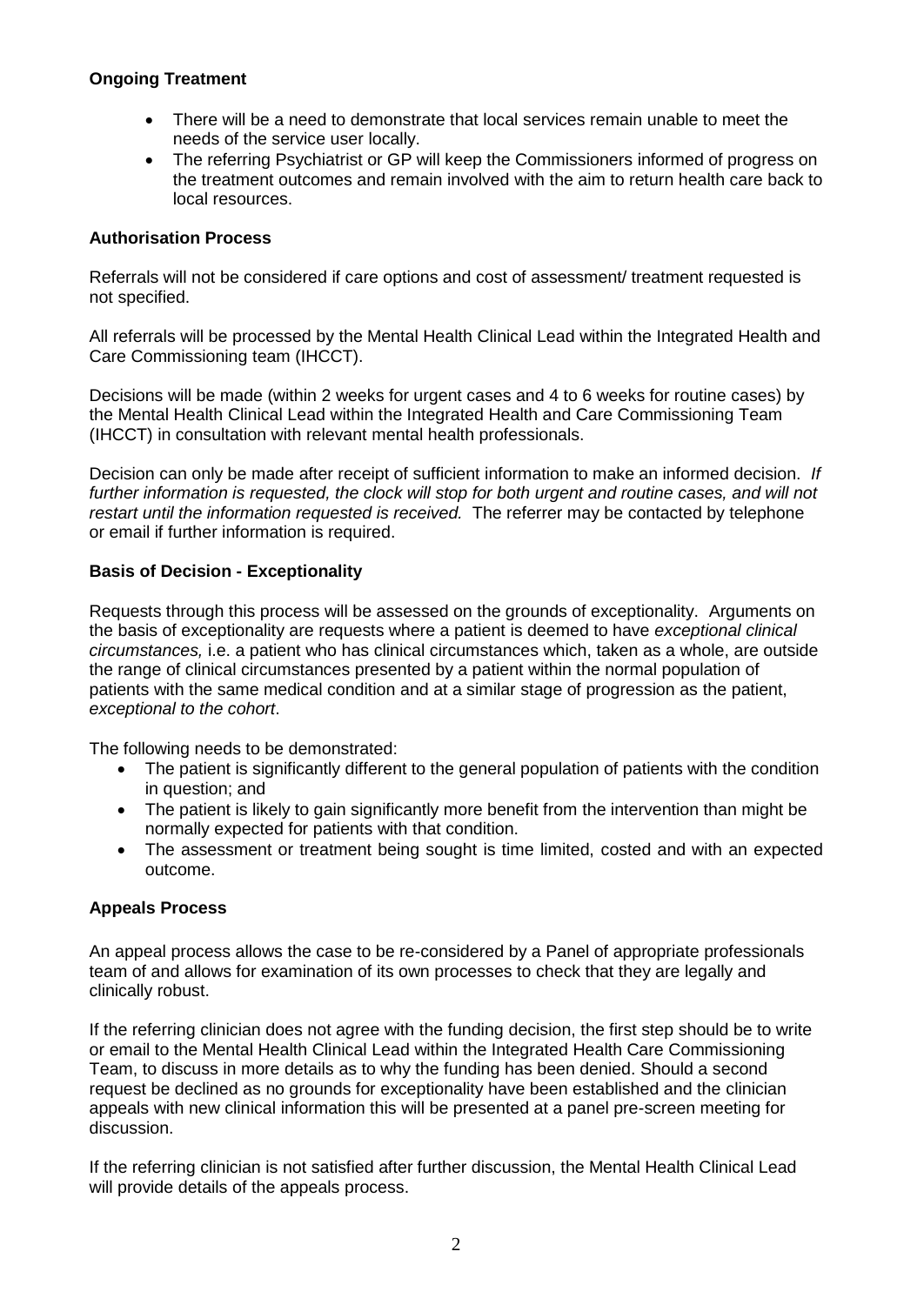To proceed further, the referring clinician should apply in writing setting out the clinical reasons for the appeal. On these occasions the mental health commissioner may request the IFR Panel to consider funding advice for complex cases and/or appeals. In such cases the mental health commissioner will be expected to present the case including all relevant history and clinical information to the panel. The IFR panel will make a funding decision and/or provide advice in line with section 6.8 of this policy. IHCCT remain responsible for the administration process of the case in question and the dissemination of the outcome. The monthly Panel meeting will discuss the appeal with a panel with relevant knowledge and experience. Decision made by this panel will be the final decision. Any challenges to the process followed would need to be dealt with through the complaints process within the relevant CCG.

Appeals will only be considered if there is new clinical information provided to support clinical exceptionality. Personal, social or economic circumstances will not be considered.

The IFR Panel is not obliged to allow patients to attend Panel. The IFR process is clinician lead and all deliberations at IFR Panel will be based on evidence of individual clinical exceptionality and will not take into account issues relating to social or personal circumstances. It is therefore not appropriate for patients to attend the IFR Panel and the Commissioners are not legally bound to invite them. However, patients may submit a supporting statement but this needs to be limited to clinical issues i.e.: what effect the condition has on the patient's activities of day to day living.

#### **Service Improvement**

Should a *patient group* be identified the IFR team will treat this as a service development requiring consideration of a commissioning policy.

## **Action Required**

Please fill in all the sections of this form. The review process for funding will be expedited by the availability of as much information as you provide in response to each question. If you do not have information, please complete the box to say 'not applicable' or 'not known'. It is also important to include any relevant background information and clinical correspondence to familiarise the Panel on the case. It is essential to complete the sections on the criteria for **exceptionality** and quantification of the benefits of the proposed treatment.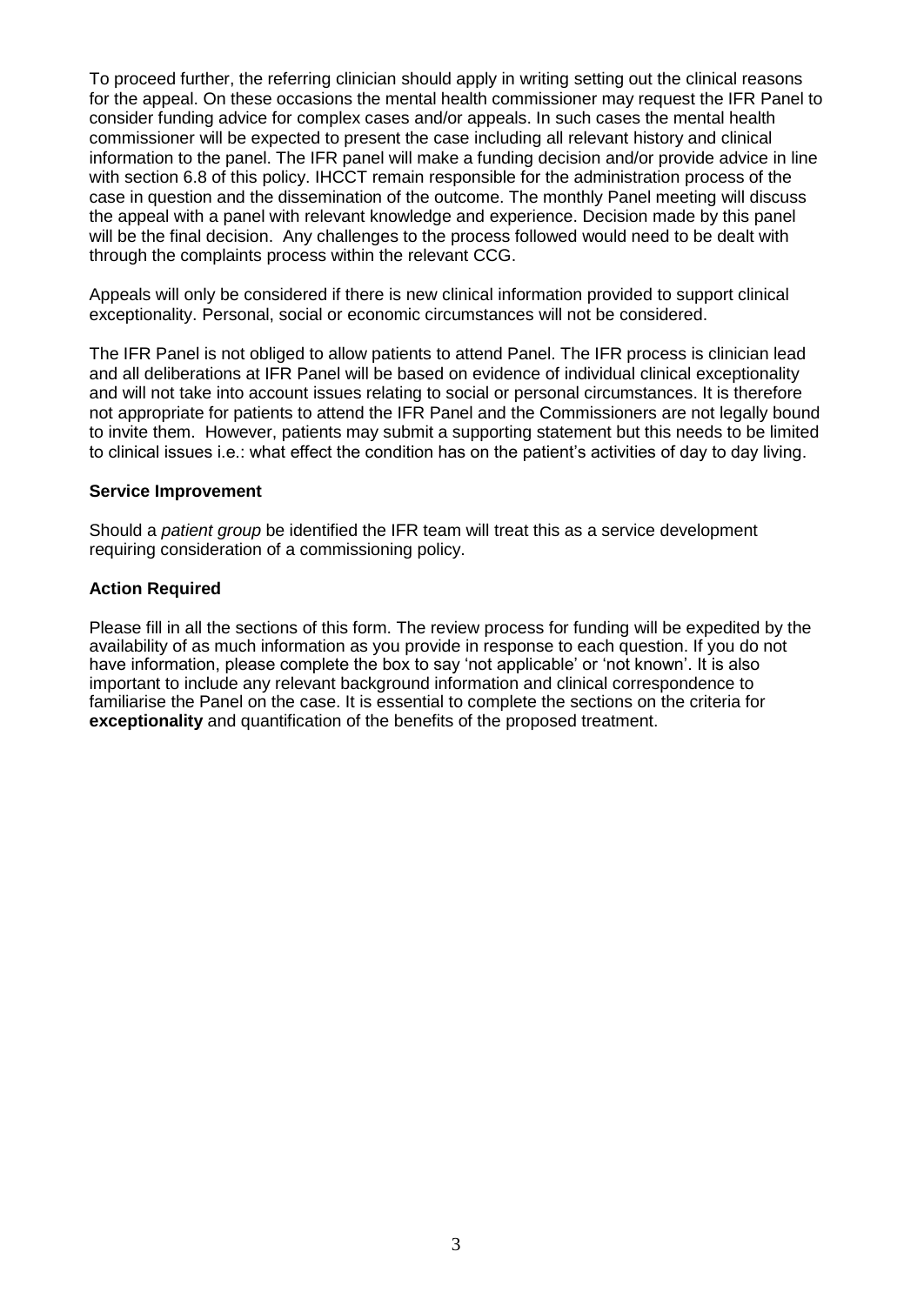**Please ensure you complete the patient consent details on page 2 and then send the completed form to:**

## *INTEGRATED HEALTH & CARE COMMISSIONING TEAM*

*Mental Health Clinical Lead 2nd Floor, SFAR 224 Farnham House Six Hills Way Stevenage Hertfordshire SG1 2FQ Tel No: 01438 845253 Fax No: 01438 843233 Email: [ihcct.quality@nhs.net](mailto:ihcct.quality@nhs.net)*

We would encourage you to complete the forms electronically (the space given for answers can expand to fit any amount of information) and then send by post, fax or email. Forms submitted via email need to have the electronic signature.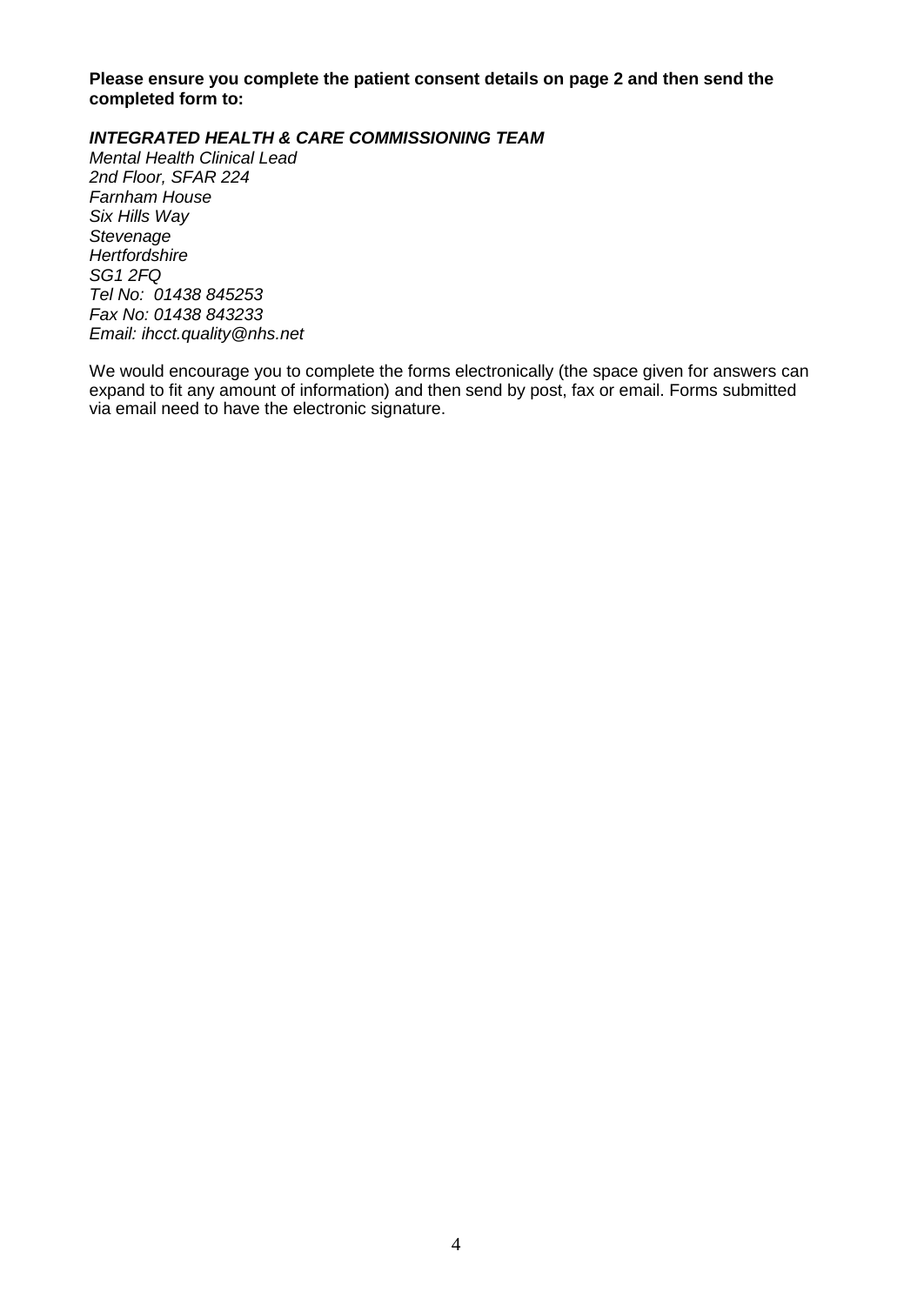#### **Please contact the team if you have any difficulties completing this form Clinician Requesting Funding:**

**Contact details:**

**Tel No :**

**Email:**

**Address:**

**Name of Trust providing treatment:** 

**Speciality:**

**What is the Funding request for:**

**Submission Date:**

**Signature of requesting clinician & date:**

**Date funding request received by the IHCCT:** 

**(For IHCCT use only – the clock starts from this date)**

The IHCCT response of how this request will be processed will be sent within 3 working days.

# **ALL FIELDS MUST BE COMPLETED**

| <b>Patient Consent</b>                                                                                                                                                                           |        |
|--------------------------------------------------------------------------------------------------------------------------------------------------------------------------------------------------|--------|
| Delete as appropriate                                                                                                                                                                            |        |
| Is the patient aware of this referral and the contents of this form and<br>supporting documents?                                                                                                 | YES/NO |
| I confirm that the patient consents to the IHCCT Team accessing personal<br>clinical information about them that is held by IHCCT staff to enable full<br>consideration of this funding request? | YES/NO |

By submitting this request you are confirming that you have fully explained to the patient the proposed treatment and they have consented to you raising this request on their behalf.

| <b>Name of Patient:</b> |  |
|-------------------------|--|
| Date of birth:          |  |
| <b>NHS number:</b>      |  |
| <b>Address:</b>         |  |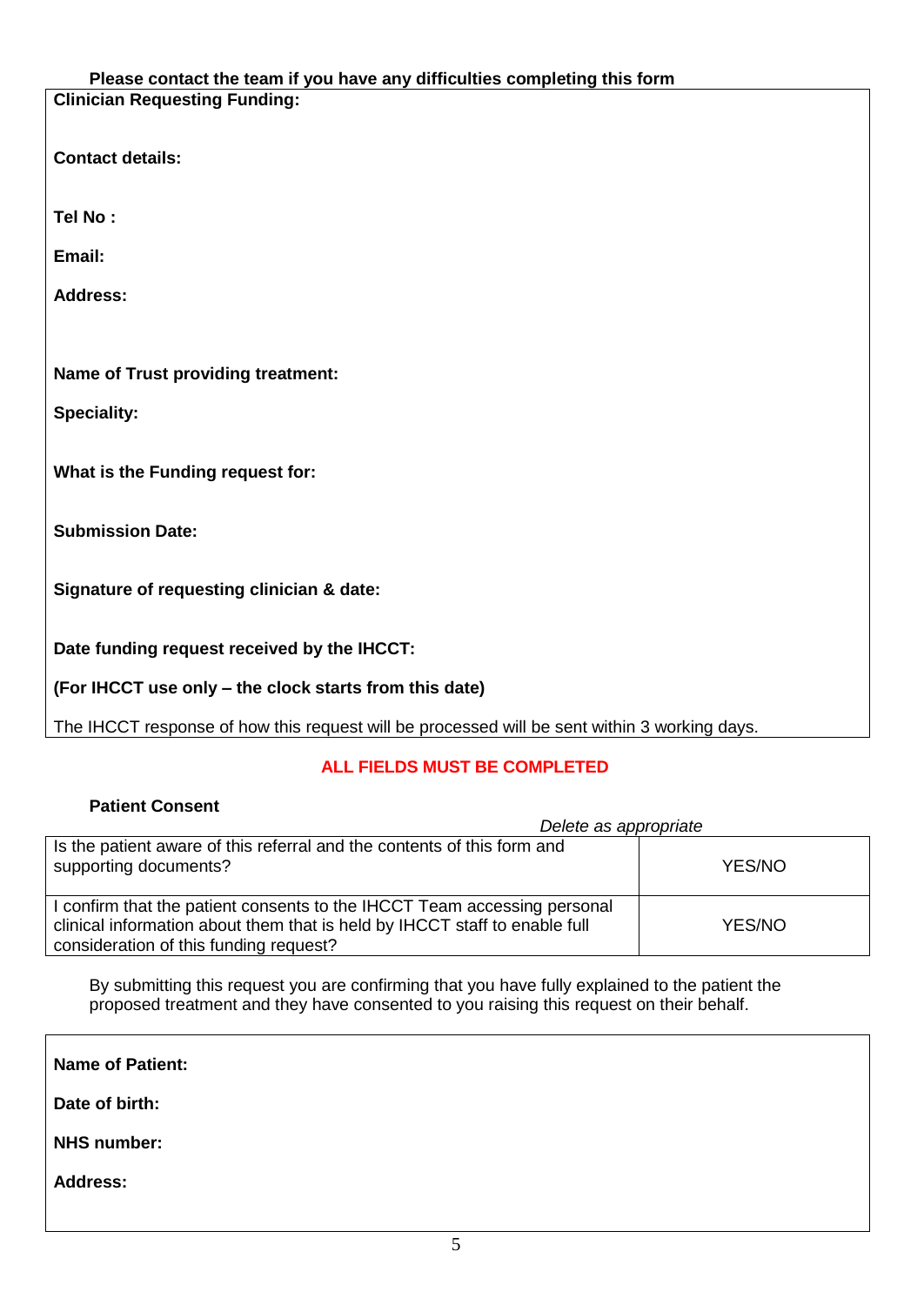| <b>Registered GP Name:</b><br><b>GP Address</b>                                                                                                                                                      |                                |
|------------------------------------------------------------------------------------------------------------------------------------------------------------------------------------------------------|--------------------------------|
| <b>Tel No:</b>                                                                                                                                                                                       |                                |
| 1. Patient Diagnosis<br>Please attach details of relevant clinical<br>correspondence and background information.                                                                                     |                                |
| 2. Please list other co-existing conditions<br>To what extent is each of these likely to improve<br>or impair the patient's response to the<br>intervention for which funding has been<br>requested? |                                |
| 3. Treatment / management so far<br>Include summary of previous intervention(s) for<br>condition to be treated.                                                                                      |                                |
| 4. Description of proposed treatment                                                                                                                                                                 |                                |
| 5. Why choose this particular treatment over<br>other options?                                                                                                                                       |                                |
| 6. Does it meet local guidance?<br>(Please specify how)<br>If yes please provide brief summary and/or<br>reference of the relevant paragraphs.                                                       | What guidance do you refer to? |
| 7. Does it meet national guidance (e.g. NICE)<br>Please specify how.<br>If yes please provide brief summary and/or<br>reference of the relevant paragraphs.                                          |                                |
| 8. What is the evidence to support the use of the<br>proposed intervention?<br>What benefits are associated with this<br>treatment?                                                                  |                                |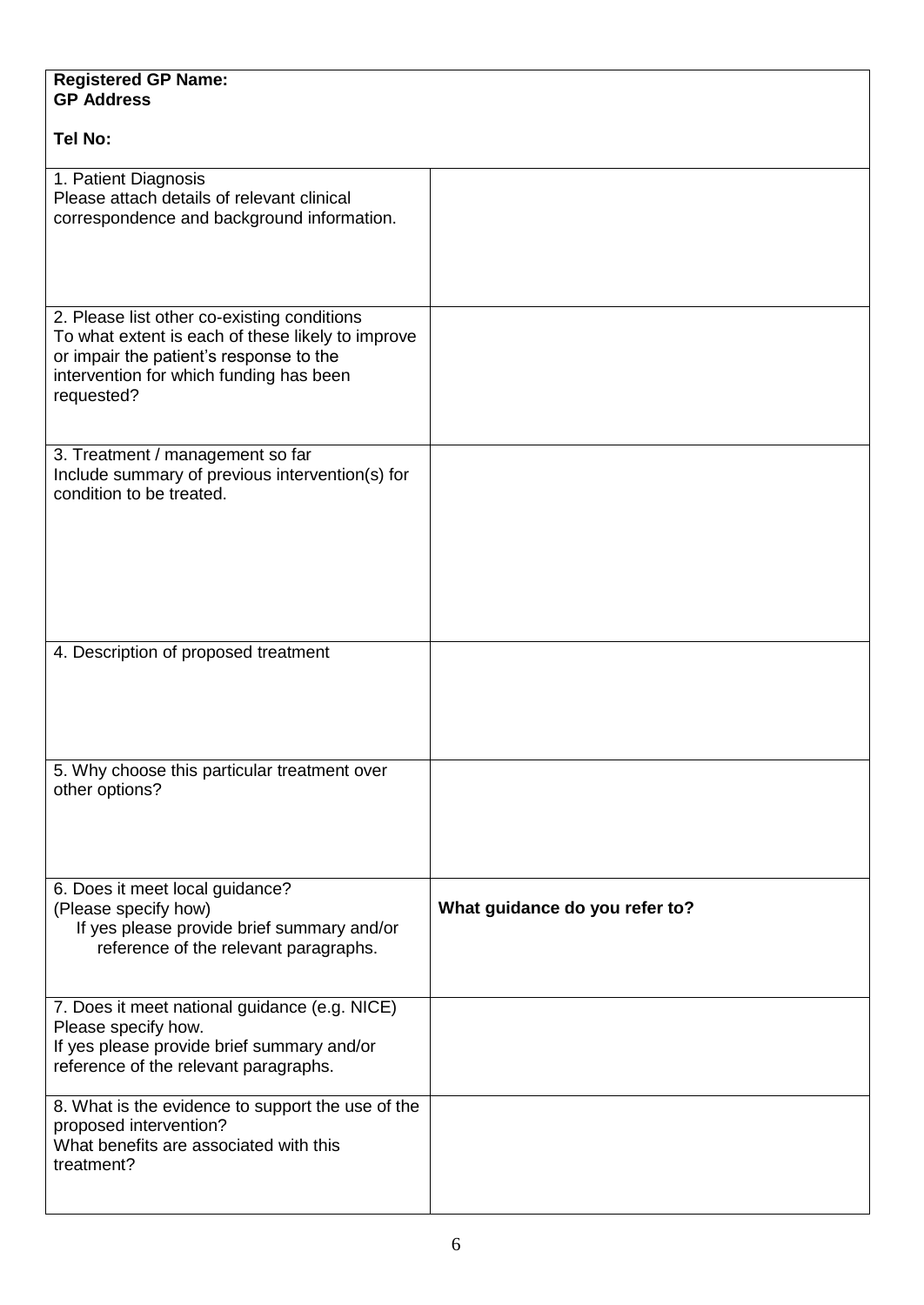| 9. What are the specific goals and expected<br>outcomes of this treatment for this patient?<br>Please quantify the added benefits of using this<br>treatment compared to the alternative options<br>provided by commissioned provider/s |  |
|-----------------------------------------------------------------------------------------------------------------------------------------------------------------------------------------------------------------------------------------|--|
| 10. What other treatment options are available<br>for this condition?                                                                                                                                                                   |  |
| If any, please provide details and state reasons<br>why they are not being considered in this case                                                                                                                                      |  |
| 11. Is there any information on the cost<br>effectiveness of this intervention?                                                                                                                                                         |  |
| If yes, please provide details                                                                                                                                                                                                          |  |
| 12. Please state the estimated duration and total<br>costs<br>The Panel is required to consider the anticipated<br>health gain and justify the extra cost for this<br>treatment                                                         |  |
| 15. Please state any cost savings to be gained<br>from this intervention such as admissions<br>avoided/ improvement of quality of life. When<br>would you expect these savings to be realised<br>against current treatment costs?       |  |
| 16. What are the exceptional circumstances,<br>that would merit consideration<br>It is important that such circumstances are fully<br>articulated (please see definition footnote)                                                      |  |
| 19. What are the plans to engage local services<br>alongside and following the proposed<br>intervention?                                                                                                                                |  |

**Signature of requesting clinician ………………………………………………**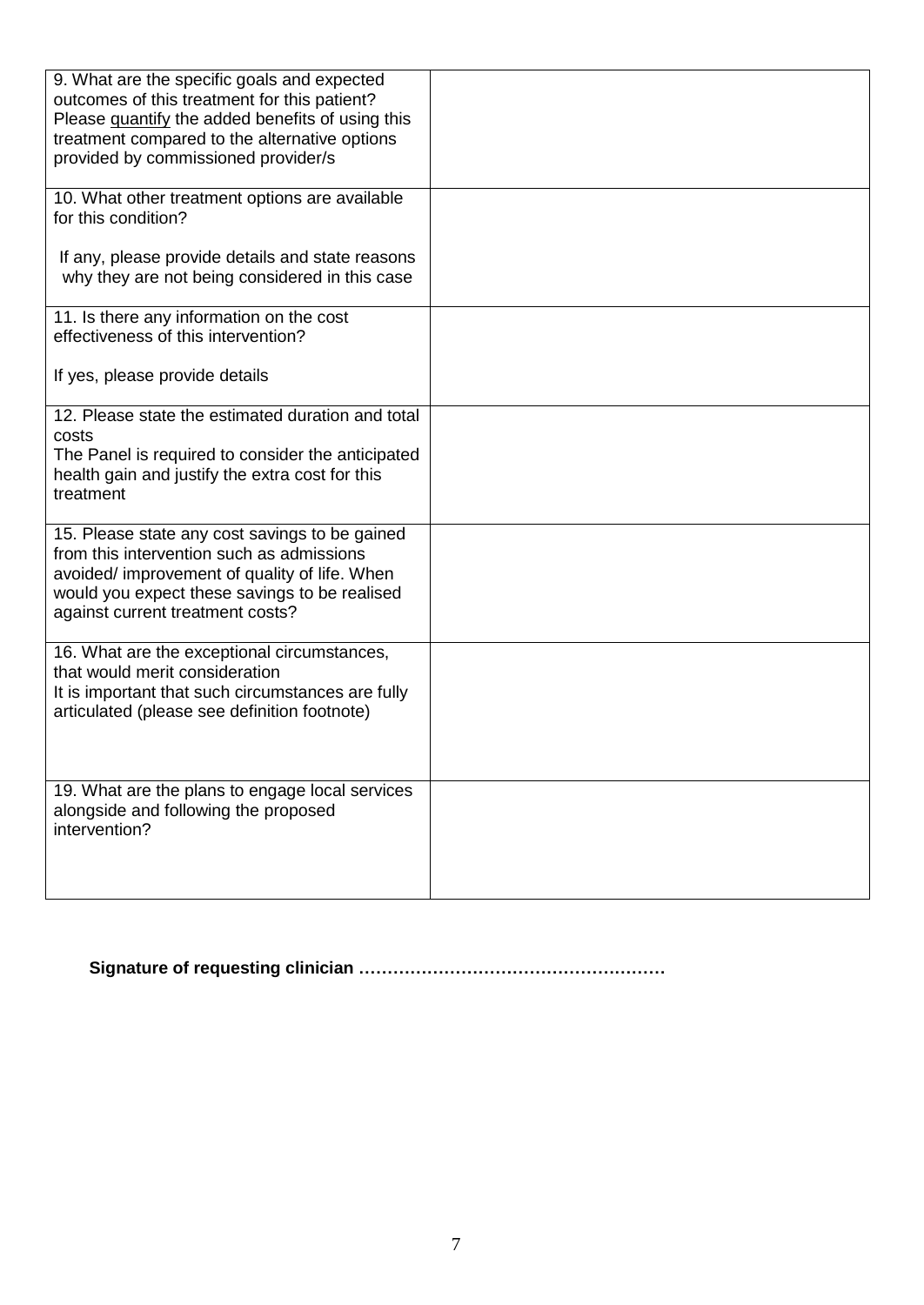## **Equality and diversity monitoring form**

Herts Valleys CCG and East and North Herts CCG wants to meet the aims and commitments set out in its equality policy. This includes not discriminating under the Equality Act 2010.

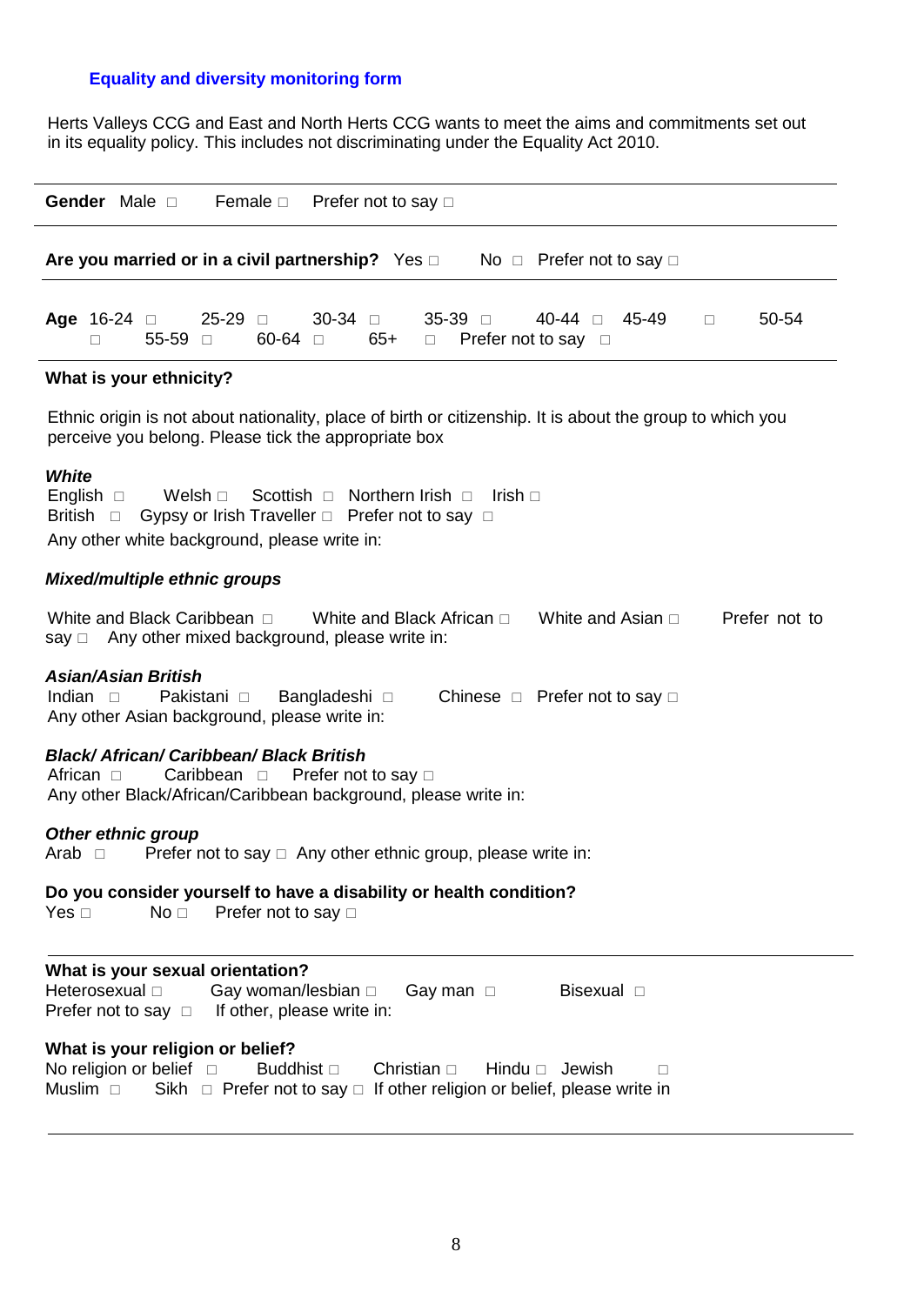# **Escalation Process for Complex Exceptional Funding Requests**